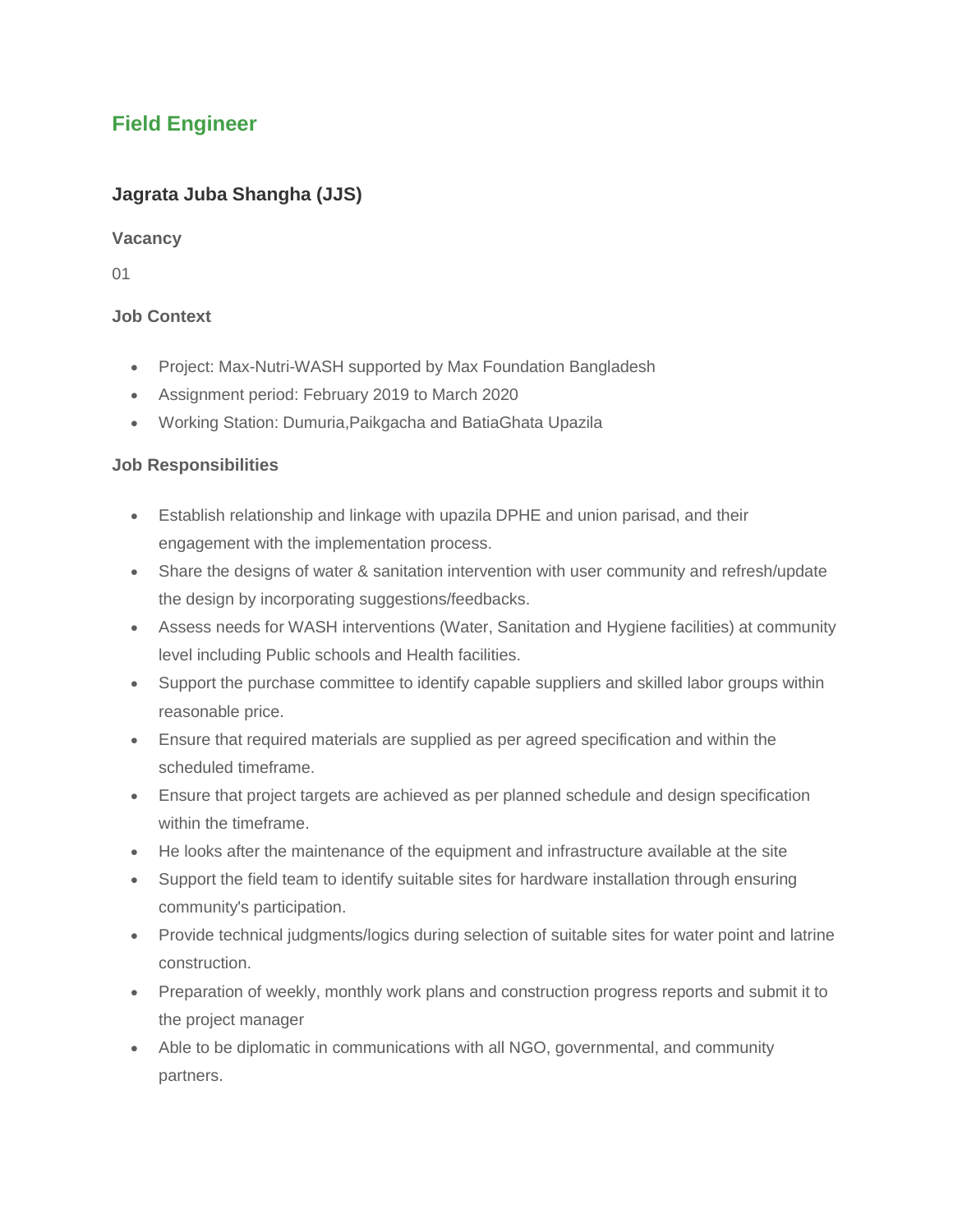Ability to read and interpret documents such as safety rules, operating and maintenance instructions, and procedure manuals.

#### **Employment Status**

#### Full-time

#### **Educational Requirements**

**Bachelor's degree in civil Engineering or related field.** 

#### **Experience Requirements**

 $\bullet$  2 to 3 year(s)

#### **Additional Requirements**

- Age at most 45 years
- Report writing capacity, Proficient in Auto CAD, Microsoft Word, Excel.
- 2 to 3 years' experience in an infrastructure project. Good Facilitation and communication skill, experience in WASH, health and hygiene related activities, skills in design, planning and implementation of water supply networks.

#### **Job Location**

Khulna (Batiaghata, Dumuria, Paikgachha)

#### **Salary**

BDT 28,000/-, Travel allowance- Actual

#### **Job Source**

Bdjobs.com Online Job Posting

# **Read Before Apply**

If you are interested and meet the criteria, please enclose and read the instruction carefully as missing of any one is considered disqualification for the position: In case of on line application submission cover letter briefings with his/her competencies for the position and complete CV (at best 04 pages) with two valid references and photographs. The cover letter and CV must be submitted in one file rather than two. Other than that no other extra